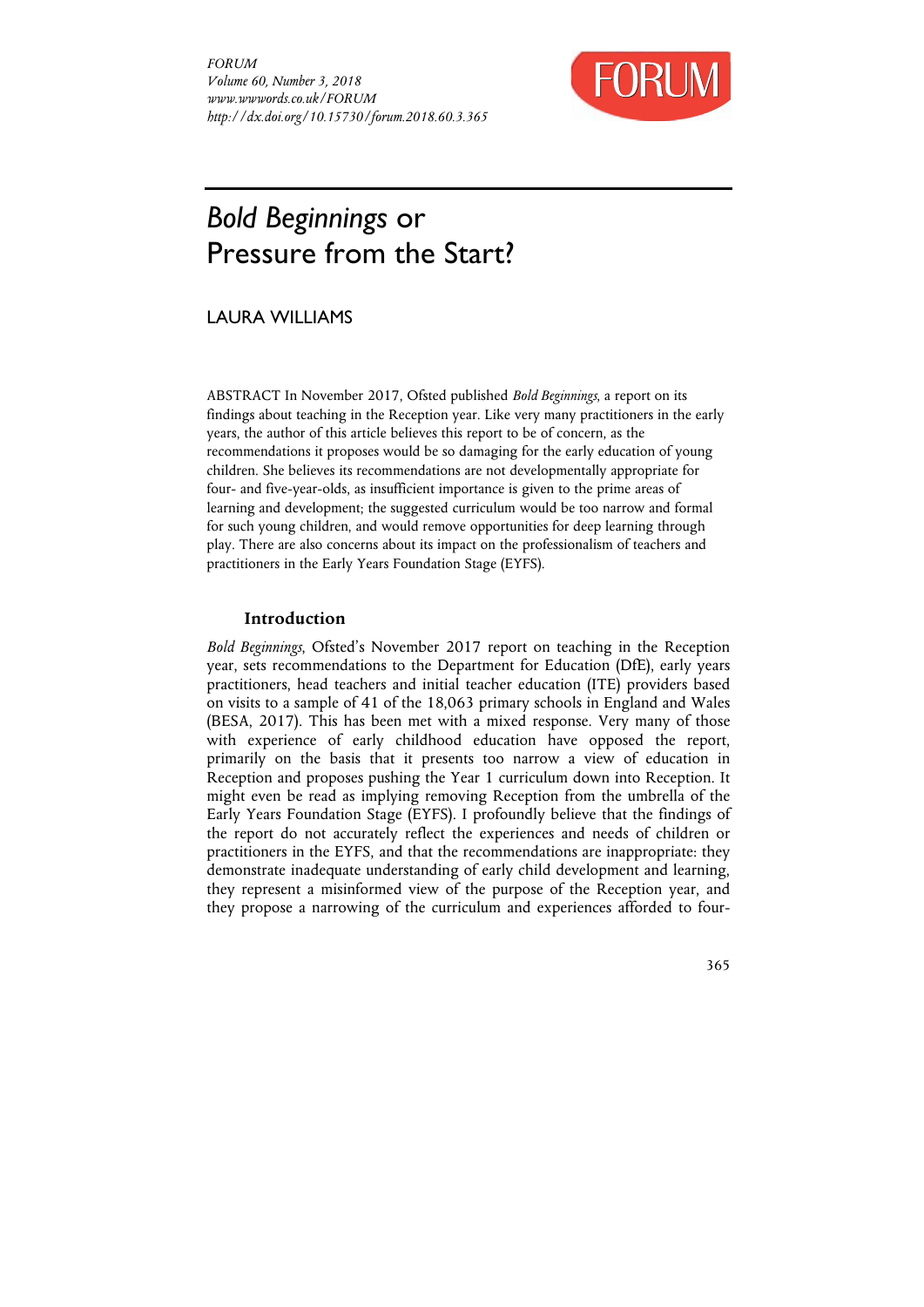and five-year-olds. I am very concerned about the potential effect of this report on children's well-being and breadth of education, as well as on the professionalism of early years teachers.

# **Developmental Appropriateness: child development and the importance of the prime areas of learning and the characteristics of effective learning**

*Bold Beginnings* states that 'by the end of Reception, the ability to read, write and use numbers is fundamental' (Ofsted, 2017a, p. 10). However, experience and evidence show that it should be a far greater priority that children of this age have a secure grounding in the prime areas of learning – personal, social and emotional development (PSED), communication and language, and physical development – and that they develop strong learning skills through the characteristics of effective learning (CoEL). The EYFS framework states that these prime areas 'are particularly crucial for igniting children's curiosity and enthusiasm for learning, and for building their capacity to learn, form relationships and thrive' (DfE, 2017, p. 7). *Bold Beginnings* briefly acknowledges the crucial importance of these skills in enabling a child to read, write and count, yet it fails to recognise that most Reception children are not yet secure in these areas. Therefore, pushing them out to make space for higher-level literacy and maths is not only damaging to children's holistic development, but is counter-intuitive. *Development Matters*, the non-statutory guidance issued by Early Education to support practitioners to implement the requirements of the EYFS, explains the importance of teaching the prime areas and the CoEL as a basis: 'the prime areas continue to be fundamental throughout the EYFS… The specific areas … grow out of the prime areas, and provide important contexts for learning' (Early Education, 2012, p. 4). It therefore seems strange that *Bold Beginnings* chooses to remain 'guilty of ignoring these insights into infant learning' (Beard, 2018) by not recognising the ongoing importance of the prime areas and the CoEL in Reception, and, indeed, beyond. I fear that the consequence of this will be to render learning literacy and maths more difficult and less enjoyable, as well as inhibiting children's development of other essential skills and their ability to secure a good level of well-being. I believe that Ofsted's failure to mention the continued, crucial importance of these areas in Reception risks producing more misinformed views among practitioners, such as that of the Reception teacher who recently told me: 'They come in low so we have a big focus on Literacy and Maths, and almost all of the day is adultdirected.' Presumably, if the children 'come in low', they are still at a relatively early stage of developing in the prime areas and thus need time to develop these, through play and relationships, even more than other children. An intense focus on learning to read and write ever earlier means that teachers feel pressured to remove these other opportunities for children.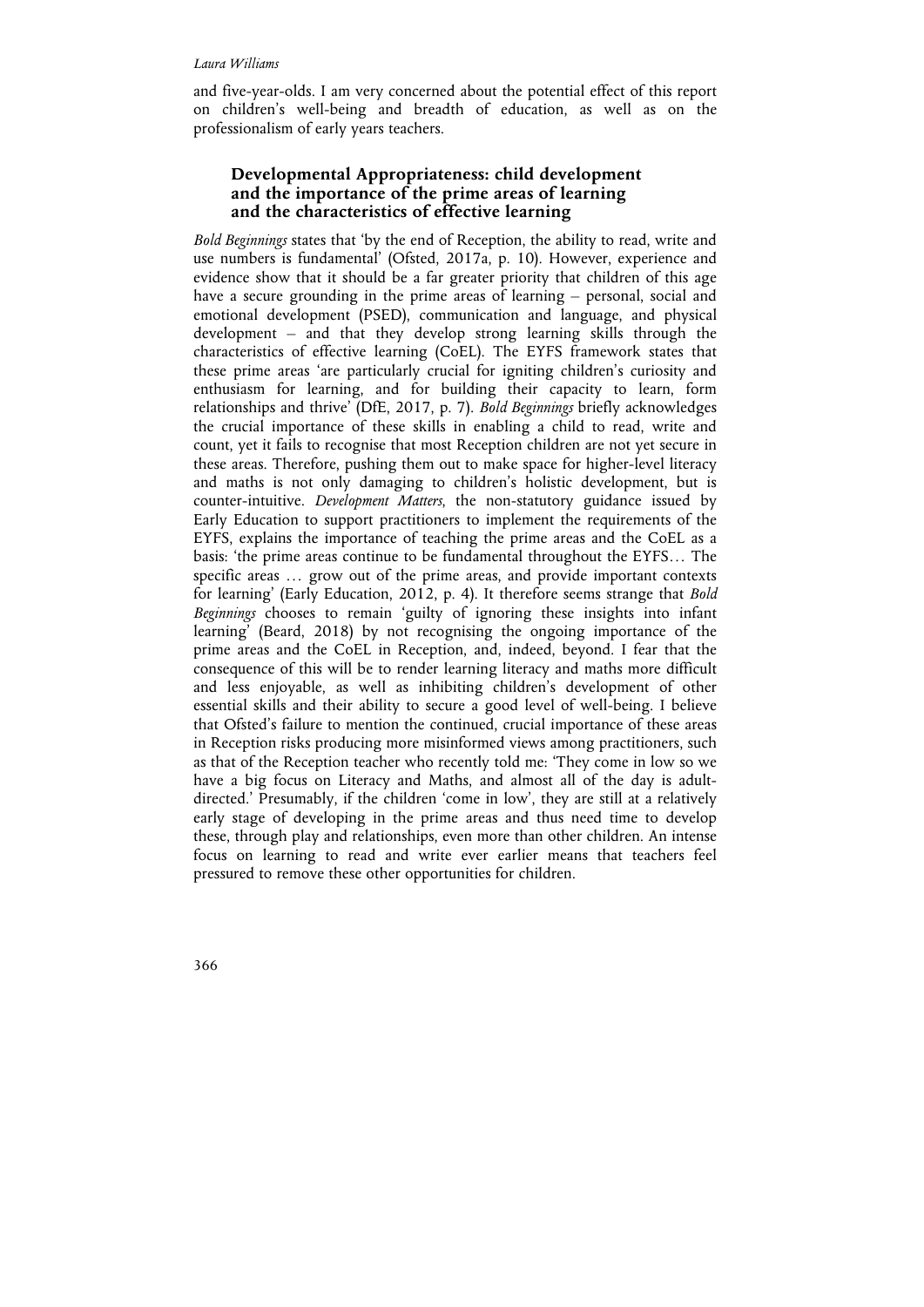# **School Starting Age**

The UK is part of a small minority globally in starting compulsory education at age five, compared with the rest of the world, where the starting age is most commonly six or seven. In practice, most children in the UK are only four when they start Reception, and summer-born children will not turn five until the end of the year. In *Bold Beginnings*, Ofsted claims that head teachers 'were clear that children's achievements up to the age of five can determine their life chances. They did not accept the view that some will "catch up later"' (Ofsted, 2017a, p. 5). This view certainly seems misinformed, given the number of countries starting school after age five that perform better academically than the UK. Reports show, for example, that Scandinavian countries 'have better academic achievement and child well-being, despite children not starting school until age 7' (Whitebread & Bingham, 2013). We should also remember that this start 'was introduced in 1870 in order to get women back into work, rather than on the basis of any educational benefit to children' (Whitebread & Bingham, 2013). Therefore, Ofsted's suggestion that children must urgently learn to read, write and secure mathematical skills before the end of Reception is unsupported by evidence. Rather, the evidence shows that beginning formal learning later has greater benefits:

A Cambridge study comparing groups of children who started formal literacy lessons at five and seven found that starting two years earlier made no difference at all to a child's reading ability aged 11, 'but the children who started at five developed less positive attitudes to reading, and showed poorer text comprehension than those who started later'. (Beard, 2018)

Beard points out that 'no scientist believed you should start learning to read and write at an ever younger age. It was a fantasy of governments' (Beard, 2018). We should therefore question why Ofsted has chosen to ignore the wealth of evidence showing this, and instead used its own questionable research to make recommendations to the DfE about Reception teaching.

## **How Best to Pitch Early Learning Goals?**

One of the primary arguments of *Bold Beginnings* is that the early learning goals (ELGs) that children are currently expected to achieve by the end of Reception are too low and do not prepare children for the National Curriculum in Year 1: 'Reception and Year 1 teachers agreed that the vital, smooth transition from the foundation stage to Year 1 was difficult because the early learning goals were not aligned with the now-increased expectations of the national curriculum' (Ofsted, 2017a, p. 4). However, evidence contained in *Bold Beginnings* shows fewer children achieving the ELGs in literacy and maths than in any other prime or specific areas. Ofsted implies that this is because teaching in these areas is inadequate. It surely cannot be true both that too few children are meeting the current literacy and maths ELGs and that these ELGs are too low. Surely a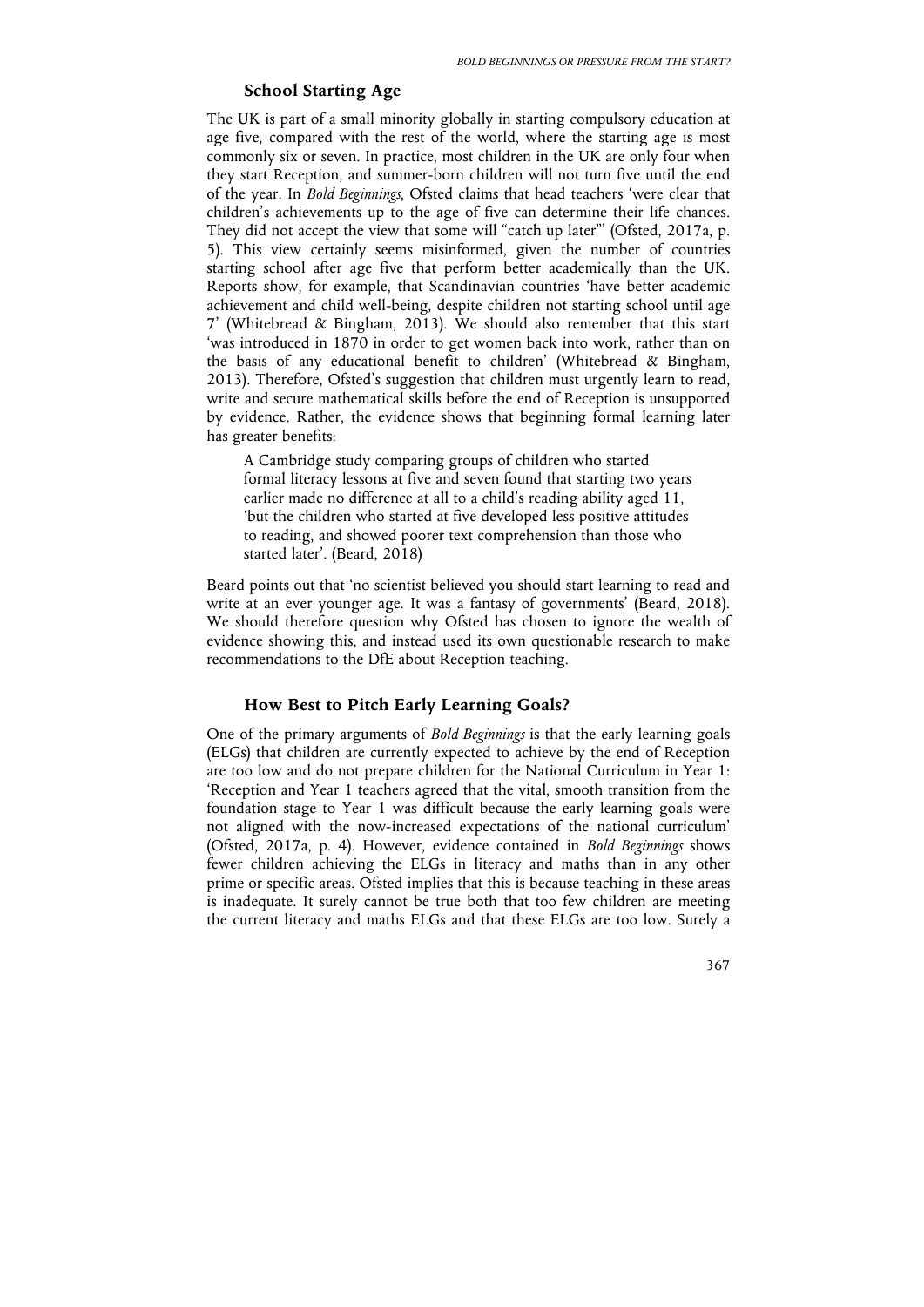#### *Laura Williams*

more logical interpretation of the data would be that the ELGs for literacy and maths are too high, as considerably fewer children reach them by the end of Reception. Instead, Ofsted's stance here, in failing to take into account the opinions of teachers, and apparently placing blame on their teaching, not on the pitch of the ELGs, undermines teachers' professionalism and hard work, and piles on yet more pressure. This pressure is inevitably transferred to the children and creates a very real risk of seeing them as failures and damaging their selfesteem at an increasingly early age.

# **Method of Teaching: enjoyment and quality of learning**

Although Ofsted has defended some specific aspects of *Bold Beginnings* in response to criticisms, the entire tone and content of the report suggests an inappropriately formal, top-down approach to Reception teaching. The level and type of content and expectations proposed would be unachievable without an overemphasis on this style of teaching. The level of formality is deeply worrying for those with early years experience, who know it to be ineffective and damaging at this age, as 'the basic architecture of a child's brain is forming during reception year' (Bennett et al, 2018). Children of this age are most engaged, and therefore learn best, during their self-initiated play, as anyone who has observed and assessed young children's engagement in different activities could attest. Good early years practitioners constantly teach children through their play, and the vast majority of nursery and Reception children happily choose to explore reading, writing and mathematical activities at a developmentally appropriate level when the choice is left open to them and they are not pressured to do so. In young children for whom this style of learning is the norm, engagement is high and attitudes towards learning are positive. This was made evident to me upon recently visiting a Reception class where children were free to lead their learning for most of the day. A large group of children had found a set of high-frequency words and were excitedly practising reading and writing them, desperate to show me, a visitor, how well they could read and write. Their attitude towards their learning could not have been further from that of the children in another Reception class I visited, who sat staring into space and dropping their heads, and had to be policed by two teaching assistants to keep them sitting on the carpet, during a 40-minute whole-class phonics lesson.

# **The Value of Play**

Several commentators have noted that there is not one mention of 'play' in the recommendations from *Bold Beginnings*. At other points in the document where play is mentioned, it is brief and indicates a misunderstanding of its many benefits. For example, Ofsted states that 'play … was used primarily for developing children's personal, social and emotional skills' (Ofsted, 2017a, p.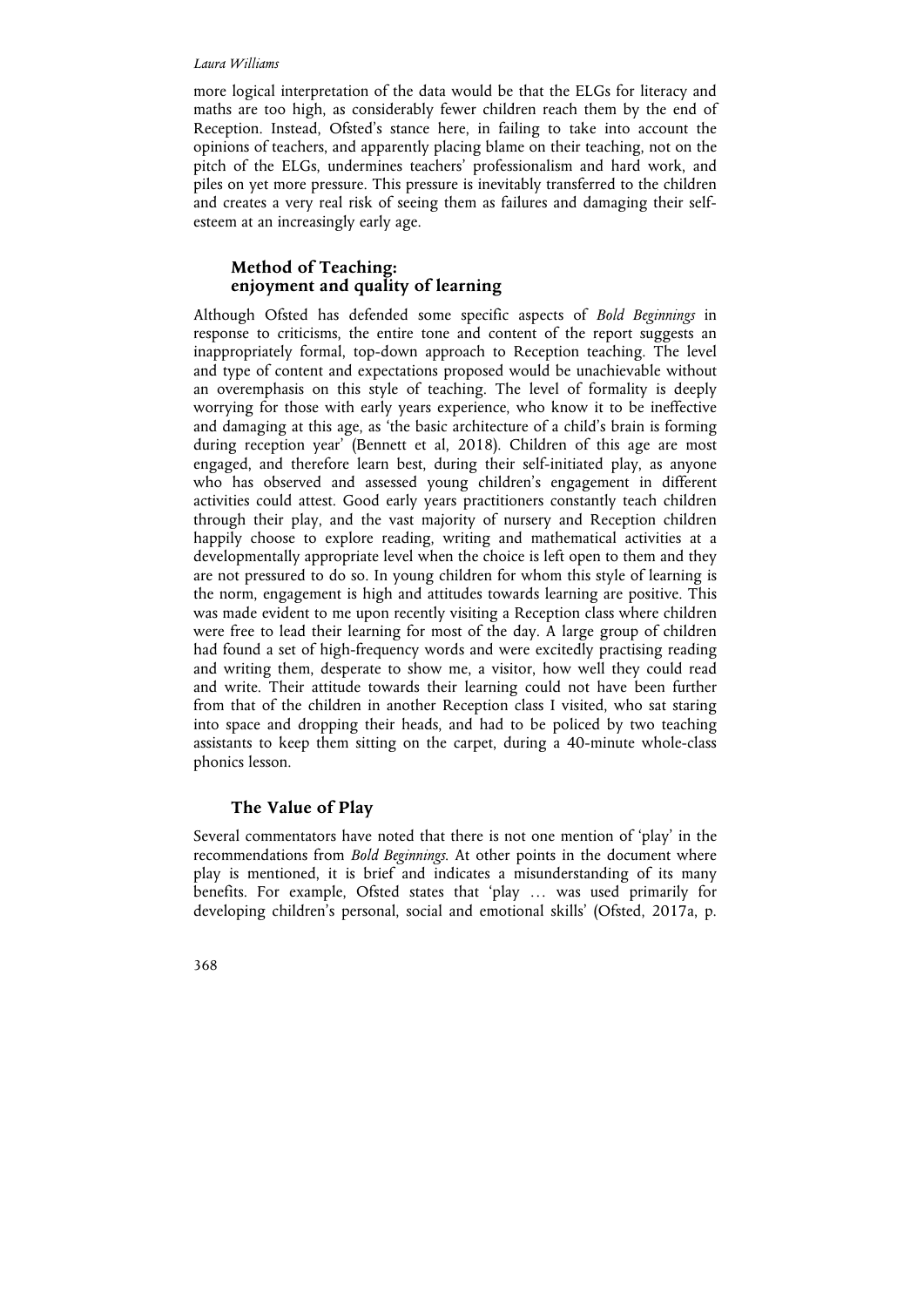4). Play does, of course, help children to develop these skills, but its benefits are far broader. Play also develops, for example, creativity, investigation and communication, as well as literacy and maths. Further, the unusual point is made that 'some headteachers did not believe in the notion of "free play" ... They believed that adults, including most parents, have always imposed limits on children's play, setting the boundaries about when to be home and where children could go with friends' (Ofsted, 2017a, p. 16). This statement suggests an interpretation of 'free play' that is not at all in line with that known by early years teachers. It surely goes without saying that adults rightly impose some boundaries, relating, for example, to safety, on children's free play in all early years settings. Further, no practitioner I have met has taken 'free play' to mean that children are left entirely to their own resources to play without adult intervention. While this may sometimes be the best way for children to learn, good early years practitioners constantly teach children in their 'free play', through sensitive, meaningful interactions. Attempts to push out play from early education are highly concerning for those with an understanding of child development. Research showing that 'free play isn't just something children like to do – it's something they need to do' (O'Connor, 2017) is extensive and is based in psychological, neuroscientific and educational studies. For example, neuroscientific research has shown that 'playful activity leads to the growth of more connections between neurons, particularly in the frontal lobe – the part of the brain responsible for uniquely human higher mental functions' (Whitebread & Bingham, 2013). It is worth noting that the time children have for play at home is also diminishing, as free time is increasingly taken up with technology and/or overfilled with structured extra-curricular activities. This makes it even more essential to children's development that they have plenty of opportunity to play in school.

## **Narrowing of Curriculum**

Ultimately, the heavier the focus on reading, writing and maths, the less time is left for other activities, whether that be play, exploration or exciting new experiences. The Hundred Review, a study of practitioners' views on Reception teaching, informed by over 4000 responses, shows that this is already a concern for practitioners: 'there are concerns regarding the amount of coverage expected in YR [Reception Year], especially for specific aspects of Literacy and Mathematics, and this often detracts from opportunities to support other areas of children's learning and development' (Dubiel & Kilner, 2017, p. 11). The practitioners who responded to this review recognise that children are learning and developing in countless ways that can be harnessed by facilitating investigation and new experiences. But, rather than listening to teachers and helping schools to provide this, Ofsted calls for an even narrower focus on literacy and maths. An open letter published in response to *Bold Beginnings*, signed by over 1700 people, argues that 'the report infers that reception classes should be taught like year 1. This would mean narrowing the curriculum to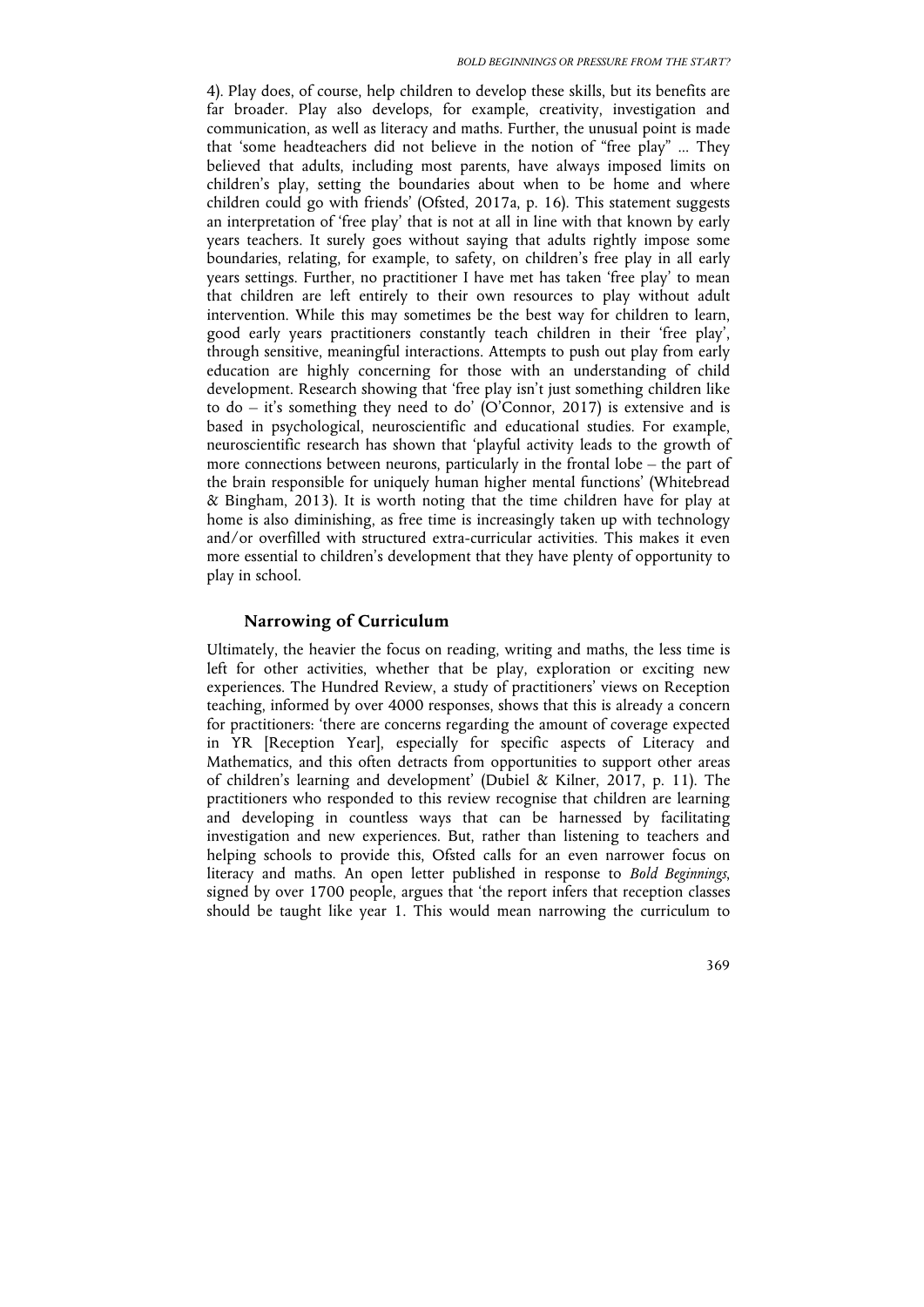#### *Laura Williams*

focus more heavily on Literacy and Mathematics, overly formal teaching and less opportunity for play' (Bennett et al, 2018). While literacy and maths are of course important, children need as broad a range of learning and experience as possible if they are to develop in all areas. Unfortunately, an excessive emphasis on direct, formal teaching of literacy and maths reduces the potential for children to be provided with this breadth of learning.

# **Purpose of the Reception Year**

The Judgement Record, used to direct and inform Ofsted inspectors carrying out this research, is led by the question 'To what extent is the Reception curriculum fit for-purpose in preparing children for Year 1 and the demands of the National Curriculum?' (Ofsted, 2017b, p. 1). This question's bias in deciding that the purpose of the Reception Year is 'preparing children for Year 1', prior to seeking evidence and opinions, immediately suggests that the research is flawed. Again, Ofsted has begun with the assumption that it is young children who must be prepared for an increasingly demanding curriculum, not that the curriculum be made more suitable for them. In contrast, the Hundred Review asked: 'How are good outcomes secured in YR? What is effective teaching in YR and how do we know? What prevents or secures progress and attainment in YR?' (Dubiel & Kilner, 2017, p. 2). These more open-ended questions invite an accurate and truthful range of responses. *Bold Beginnings*, meanwhile, states that teachers should 'make sure that the teaching of reading, including systematic synthetic phonics, is the core purpose of the Reception Year' (Ofsted, 2017a, p. 7)*.* It seems to me quite frightening that an entire year of a young child's life should be reduced to such a narrow 'core purpose', ignoring the whole range of vitally important experiences that a child should also have in their Reception year. The Hundred Review more broadly sums up the purpose of the Reception year as 'to engender children's love of learning and successfully acquire basic skills in the Prime Areas of Learning and Development, Literacy and Maths' (Dubiel & Kilner, 2017, p. 1). Some may argue that imposing any such expectations and 'purpose' on the Reception year is limiting; however, this summary is far broader and more open, and much closer to what one would expect and want a child's experience of and outcomes from a year in Reception to be.

### **Part of EYFS?**

Another question that the Judgement Record asks Ofsted inspectors to seek answers to is: 'Is Reception an effective transition year from pre school to school?' (Ofsted, 2017b, p. 4). This again supposes the purpose of Reception before conducting the research. In the report, Ofsted describes Reception as 'the crucial bridge between the EYFS and, for most schools, the start of the national curriculum' (Ofsted, 2017a, p. 8). As Reception is recognised as being part of the EYFS, this is a statement that has raised concern in the early years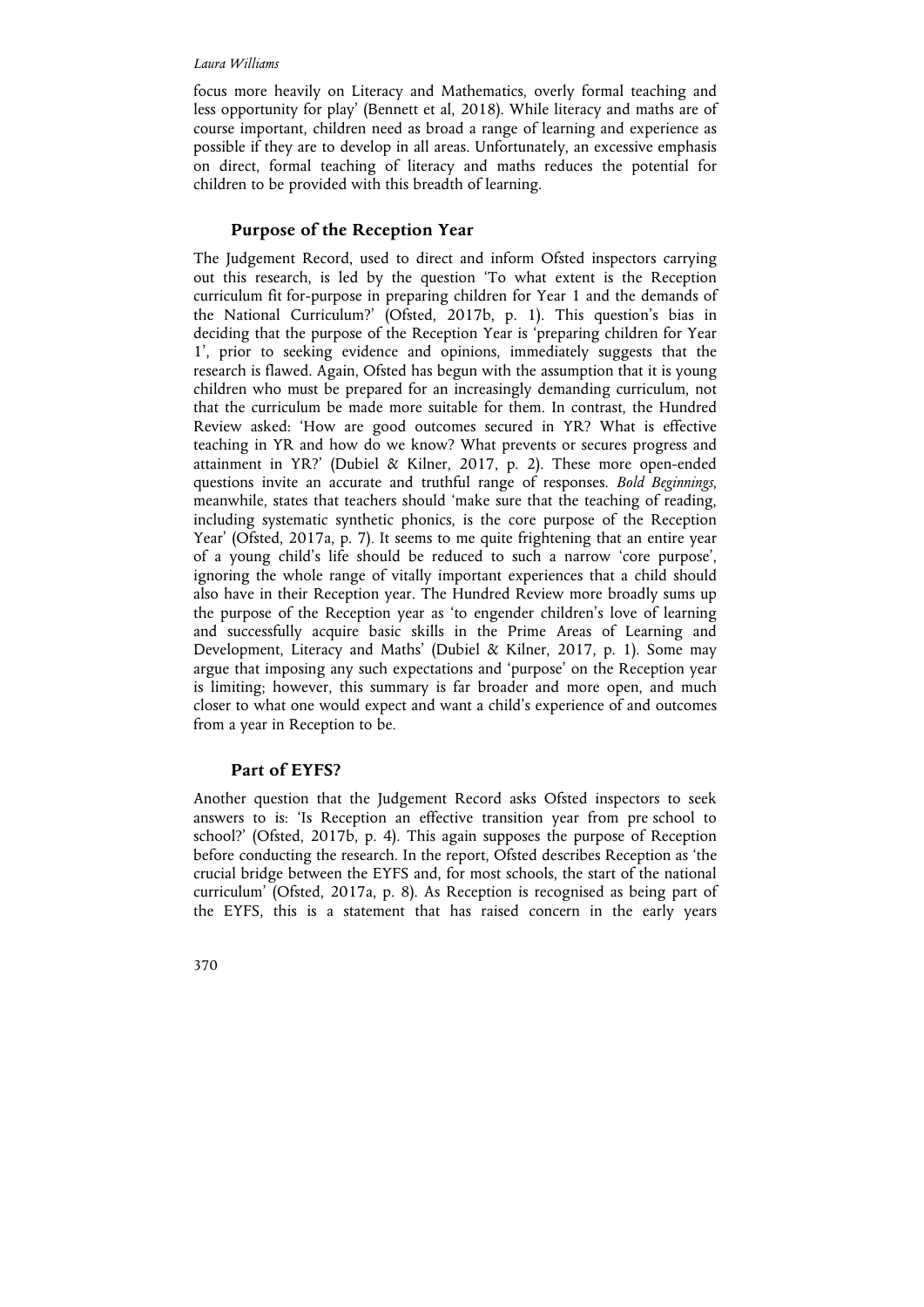community, leading some to believe that *Bold Beginnings* is part of a push to remove Reception from the EYFS. One *TES* article claims that 'clearly, the DfE and Ofsted are in collaboration regarding the EYFS profile. The DfE wants to change it, and now Ofsted has given them the necessary "research" to do so' (Clements, 2017). There is a widespread feeling that removing Reception from the EYFS would be damaging for children, as it would make it easier to impose an increasingly formal and prescriptive curriculum, with less responsibility to take into account child development and the specific learning needs of four- and five-year-olds. The results of the Hundred Review evidence this feeling; it 'revealed unanimous support for retaining the EYFS Statutory Framework and ensuring that YR remains within it' (Dubiel & Kilner, 2017, p. 8). The way that *Bold Beginnings* describes Reception and the EYFS thus suggests an increasingly damaging change to come, one that is widely opposed by those working in the early years.

## **Professionalism, Freedom and Creativity of Practitioners**

Many primary and secondary teachers would describe a significant increase in the prescriptiveness of the curriculum in recent years – for example, with the intense focus on systematic synthetic phonics (SSP) and through buying in very specific schemes. *Bold Beginnings* states that 'many of the schools that were using a specific reading and/or writing programme bought in regular training to ensure that all staff taught the programme effectively' (Ofsted, 2017a, p. 15). Teachers are inevitably less effective when following prescriptive schemes than when finding ways of teaching that are based in their own skills and knowledge of their children. Equally, when a teacher's role is reduced to delivering a bought-in scheme, their professionalism and expertise are not acknowledged. Nonetheless, Ofsted overlooks this, recommending that ITE providers should 'devote a greater proportion of their training programme to the teaching of reading, including SSP as the route to decoding words' (Ofsted, 2017a, p. 7). This is despite widespread opposition from teachers, many of whom argue that SSP does not work for all children, and certainly not as the only permitted route. Yet, teachers are prevented from using their professional judgement to try an alternative or supplementary method that might be more effective for their children. One response to *Bold Beginnings* argues that 'the idea that Reception classes need to be more formal carries an implication that teachers are not already teaching children' (Ward, 2018). This is quite a dangerous attitude to take, considering the current teacher recruitment and retainment crisis. Teachers who are not trusted to do their job effectively will naturally feel less positive about their work, and prospective teachers are less likely to enter a career they do not feel is respected. This of course has a major impact on pupils: 'the more teachers are preoccupied with this burden of measuring and accountability, the less time and energy they have for teaching, and the less children's individual needs can be taken into account' (Palmer, 2015, p. 214). Although prescriptive systems theoretically reduce teacher workload (and this is frequently used to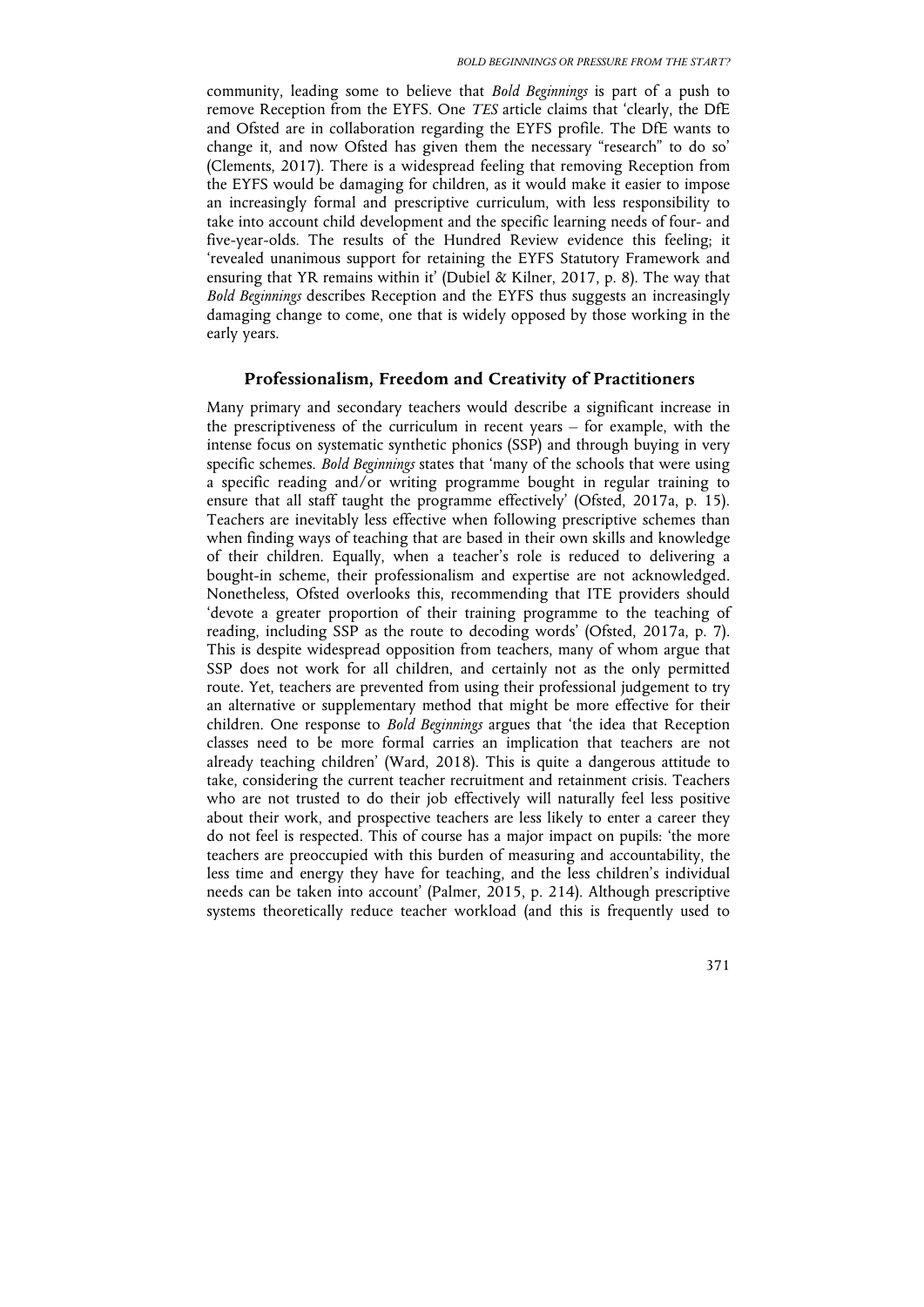'sell' them to teachers), they reduce freedom and creativity. Workload is instead filled by meeting accountability measures and prescribed standards, simply redirecting teachers' time and energy away from children's actual learning.

## **Flawed, Biased, Disconnected, Damaging**

Ultimately, I feel that *Bold Beginnings* is a flawed report, informed by biased questioning and inspections of an insufficient sample size. It gives recommendations based on this, which I feel are inappropriate to, and disconnected from, child development. Children's well-being and right to play must be protected, and *Bold Beginnings* does not appear to treat these things as priorities. Excessive pressure to meet unreasonable expectations and an overly heavy focus on literacy and maths are detrimental to children's self-esteem and attitudes towards learning. Ofsted claims that children need to have secured good skills in literacy and maths by age five to achieve well later in life, yet this is contrary to international evidence, where most children do not begin formally learning literacy and maths until age six or seven. These children have been proven to do at least as well academically as those who have an early school starting age and to feel more positive about learning. The scientific and pedagogical evidence is against starting formal teaching so early and there is a danger of causing real psychological harm to children if they are deprived of sufficient opportunity to play at such a young age. The report also suggests that the government has a lack of faith in teachers' professionalism and effectiveness, and as a result reduces respect for the profession. For all of these reasons, my view is that *Bold Beginnings* is a damaging report which teachers should disregard and **WHICH** Ofsted should withdraw.

# **References**

- Beard, A. (2018) How Babies Learn and Why Robots Can't Compete, *Guardian*  [online]. https://www.theguardian.com/news/2018/apr/03/how-babies-learnand-why-robots-cant-compete
- Bennett, E. et al (2018) Ofsted's *Bold Beginnings* Report on Reception Class Curriculum is Flawed, *Guardian*.

https://www.theguardian.com/education/2018/jan/16/ofsteds-bold-beginningsreport-on-reception-class-curriculum-is-flawed

- British Educational Suppliers Association (BESA) (2017) Key UK Education Statistics. https://www.besa.org.uk/key-uk-education-statistics/
- Clements, N. (2017) The DfE Wants to Change EYFS and Ofsted has Given Them the Necessary 'Research' to do so, *TES*. https://www.tes.com/news/dfe-wantschange-eyfs-and-ofsted-has-given-them-necessary-research-do-so
- Department for Education (DfE) (2017) Statutory Framework for the Early Years Foundation Stage. https://www.foundationyears.org.uk/files/2017/03/EYFS\_STATUTORY\_FRA MEWORK\_2017.pdf